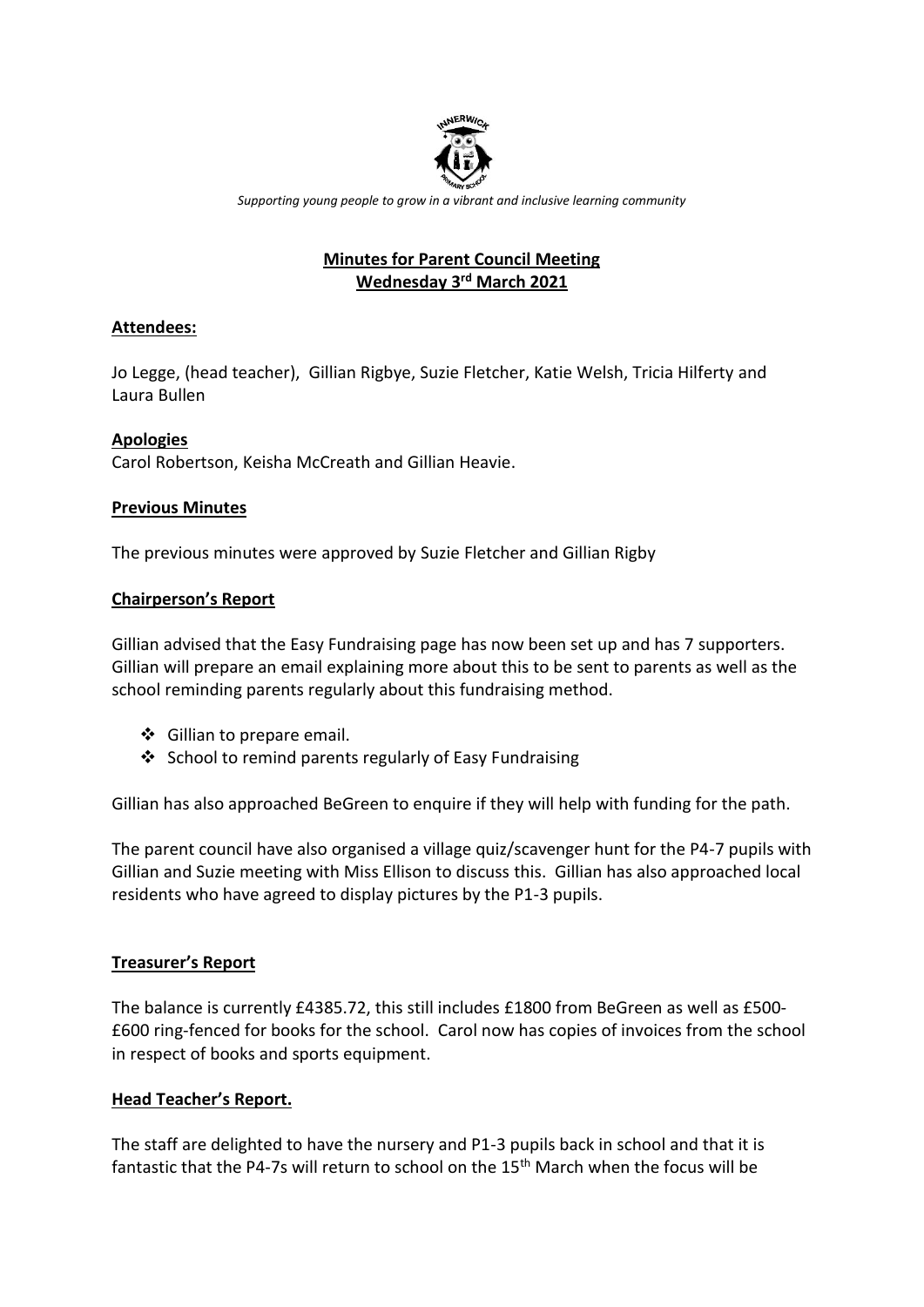helping the children reconnect with school life and reconstructing and building on where their learning is. The feedback from P1/2/3 has been positive and that the children have made good phonics progress. Mrs Legge also pointed out that children have developed a lot of skills through these times. She also confirmed that next week will have more of an outdoor focus.

Mrs Legge thanked Gillian and family for laying the path as well as Suzie and Gillian for arranging the scavenger hunt.

With respect to the BeGreen funding secured by the parent council Mrs Legge informed members that the price of the original robot had doubled, however, Mrs Hay from West Barns had identified a less costly alternative – the school were hoping to re-route the funding to pay for a charging unit and accessories – this was agreed by all present. In relation to the washing machine the school is still waiting for the council to feedback regarding installation of the wiring. Mrs Legge is also meeting with a council representative to discuss the playground markings. Finally it was discussed that the sensory garden needs quite a lot of work which, once able, parent helpers could help in the meantime it was agreed the funding could go towards putting fruit and veg into the planters.

The school is now also looking for funding (£290) to further enhance the forest Schools provision – this would be used to purchase hammocks, a Kelly kettle and a wheeled crate to transport equipment to the woods. Advice has been taken from the Outdoor Education department with regards to suitable equipment. Suzie suggested that it may be worth applying to the East Lothian Educational Trust for funding but all agreed that if this was not successful they are happy to support this.

Parents Evenings are to be held via Google Meets – this will involve a system with parents booking their own slots. Parents who have issues with connectivity may be offered a telephone appointment.

School Improvement Plan – Staff are to continue working in trios (alongside Stenton) as they found this valuable last year – the next round will be after the Easter break.

#### **Fundraising**

It is difficult to fundraise under the current circumstances, however Katie has suggested selling squares with a hamper as a prize  $-$  it was agreed that Asda and the Co-op should be approached for donations.

Another possible suggestion was for parents to auction off skills/crafts – possible in conjunction with the flower show.

At the moment a summer fair or barbecue cannot be planned but if circumstances allow, this will be done at the last minute.